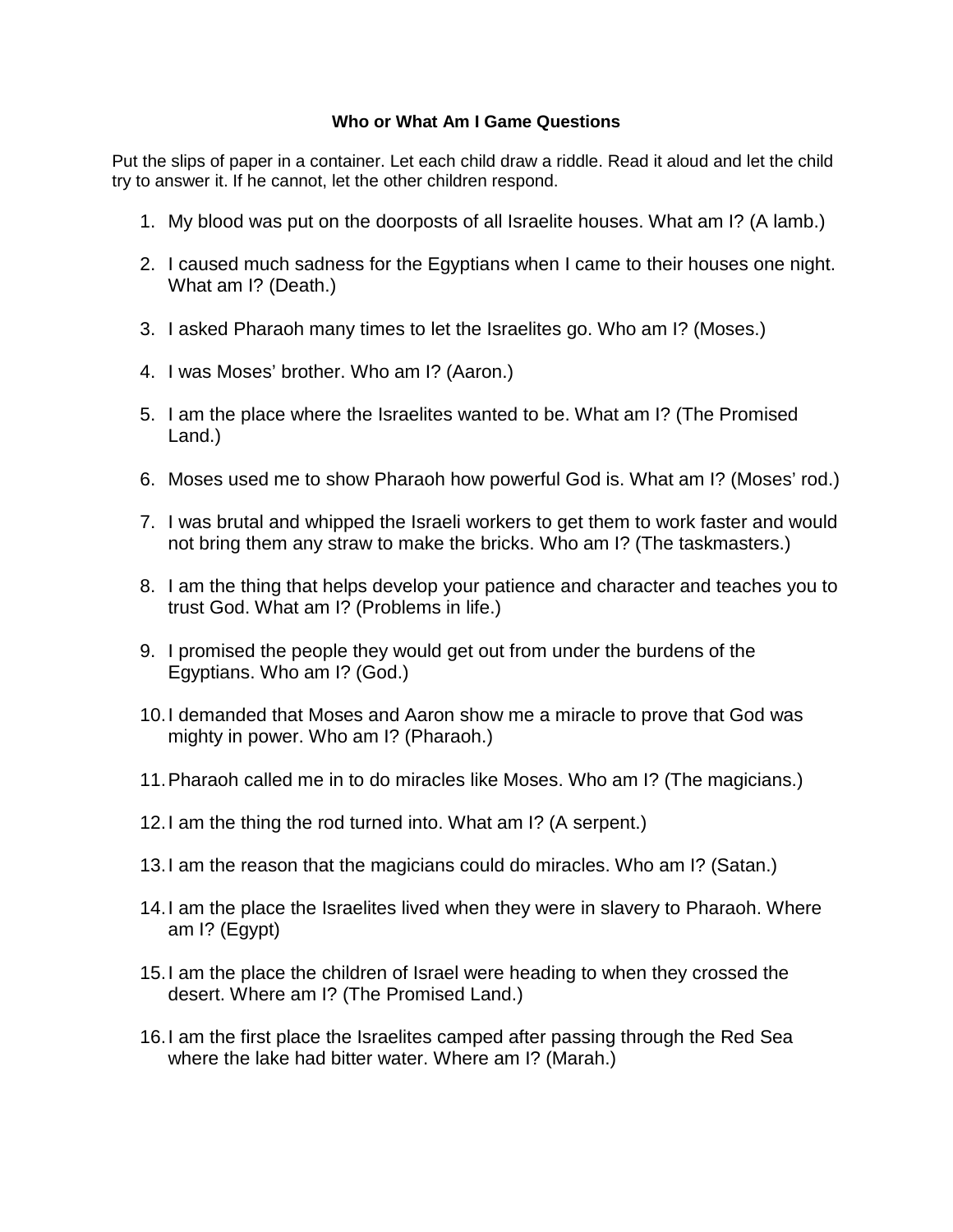- 17.I am the place where God gave Moses the 10 Commandments. Where am I? (Mount Sinai.)
- 18.I am the place where the children of Israel first entered the Promised Land. Where am I? (River Jordan.)
- 19.I am the place where the Israelites fought their first battle and God gave them some very unusual battle plans. Where am I? (Jericho)
- 20.What am I? I am the place where the Israelites wanted to be.
- 21.What am I? I am the thing that helps develop your patience and character and teaches you to trust God.
- 22.What am I? Moses used me to show Pharaoh how powerful God is.
- 23.Who am I? I was Moses' brother.
- 24.Who am I? I promised the people they would get out from under the burdens of the Egyptians.
- 25.Who am I? I asked Pharaoh many times to let the Israelites go.
- 26.Who am I? I demanded that Moses and Aaron show me a miracle to prove that God was mighty in power.
- 27.What am I? I caused much sadness for the Egyptians when I came to their houses one night.
- 28.Who am I? Pharaoh called me in to do miracles like Moses.
- 29.What am I? My blood was put on the doorposts of all Israelite houses.
- 30.What am I? I am the thing the rod turned into.